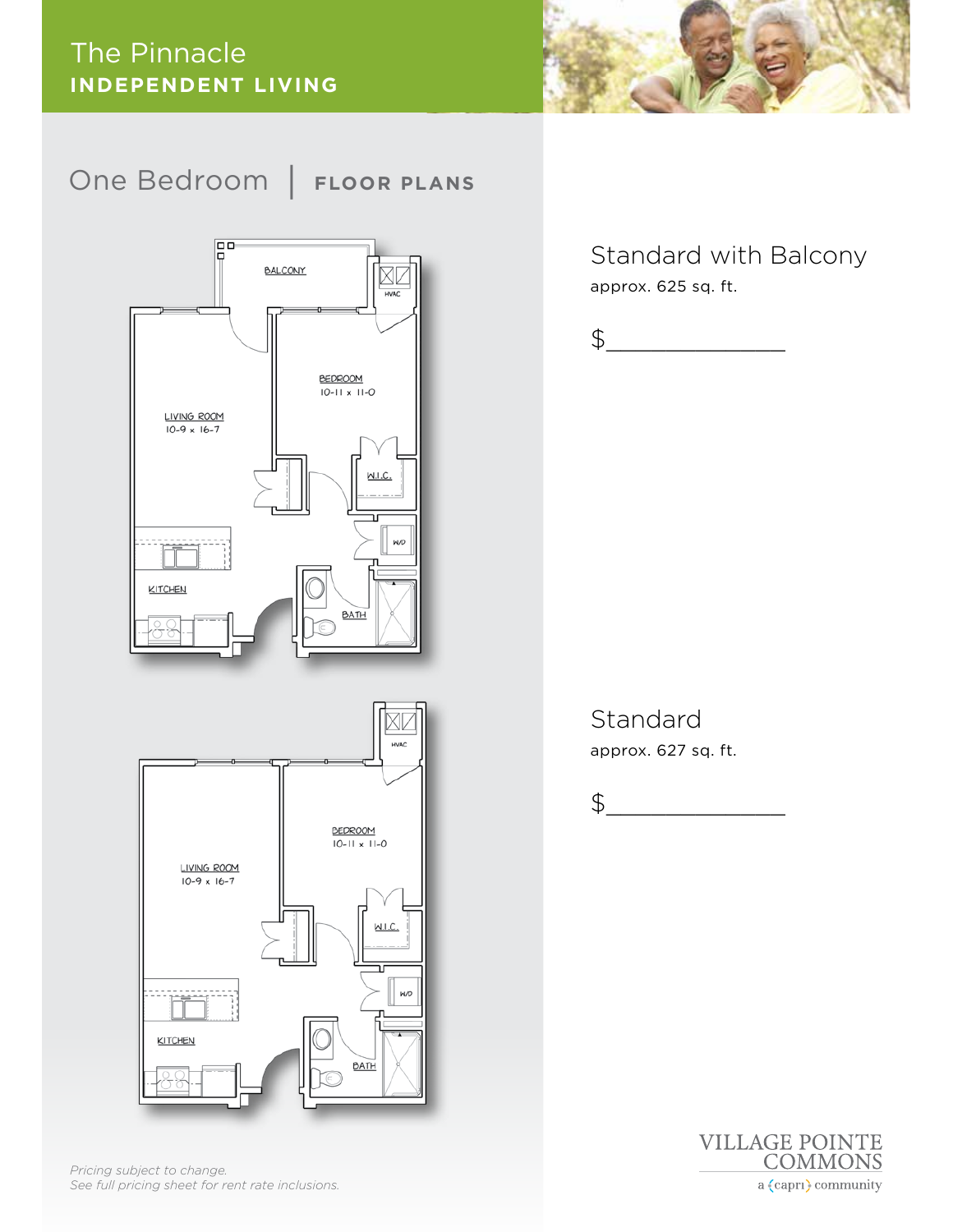



*Pricing subject to change. See full pricing sheet for rent rate inclusions.*

#### Standard B approx. 698 sq. ft.

$$
\texttt{\$}\_\_
$$

Traditional Corner approx. 863 sq. ft.

$$
\texttt{\$}\_\_
$$

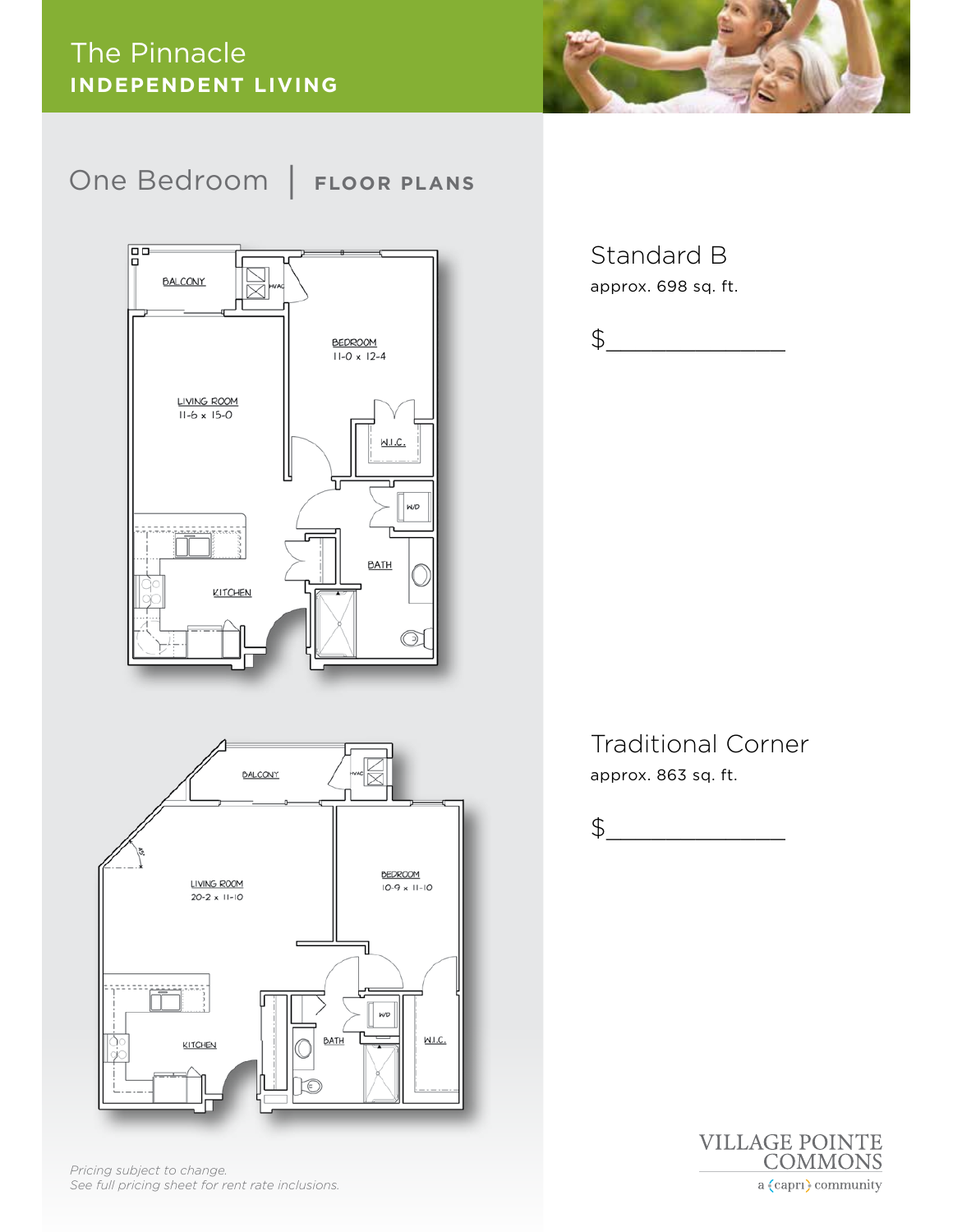



闯 M<br>M **BALCONY DINING**  $\frac{14-0 \times 9-5}{x}$ LIVING<br>ROOM  $15-4 \times 10-10$ KITCHEN Œ **BEDROOM** ATH  $11-4 \times 11-0$ <u>W.I.C.</u> wр

*Pricing subject to change. See full pricing sheet for rent rate inclusions.*

Deluxe approx. 874 sq. ft.

$$
\texttt{\$}\_\_
$$

#### Deluxe Corner approx. 912 sq. ft.

$$
\texttt{\$}\_\_
$$

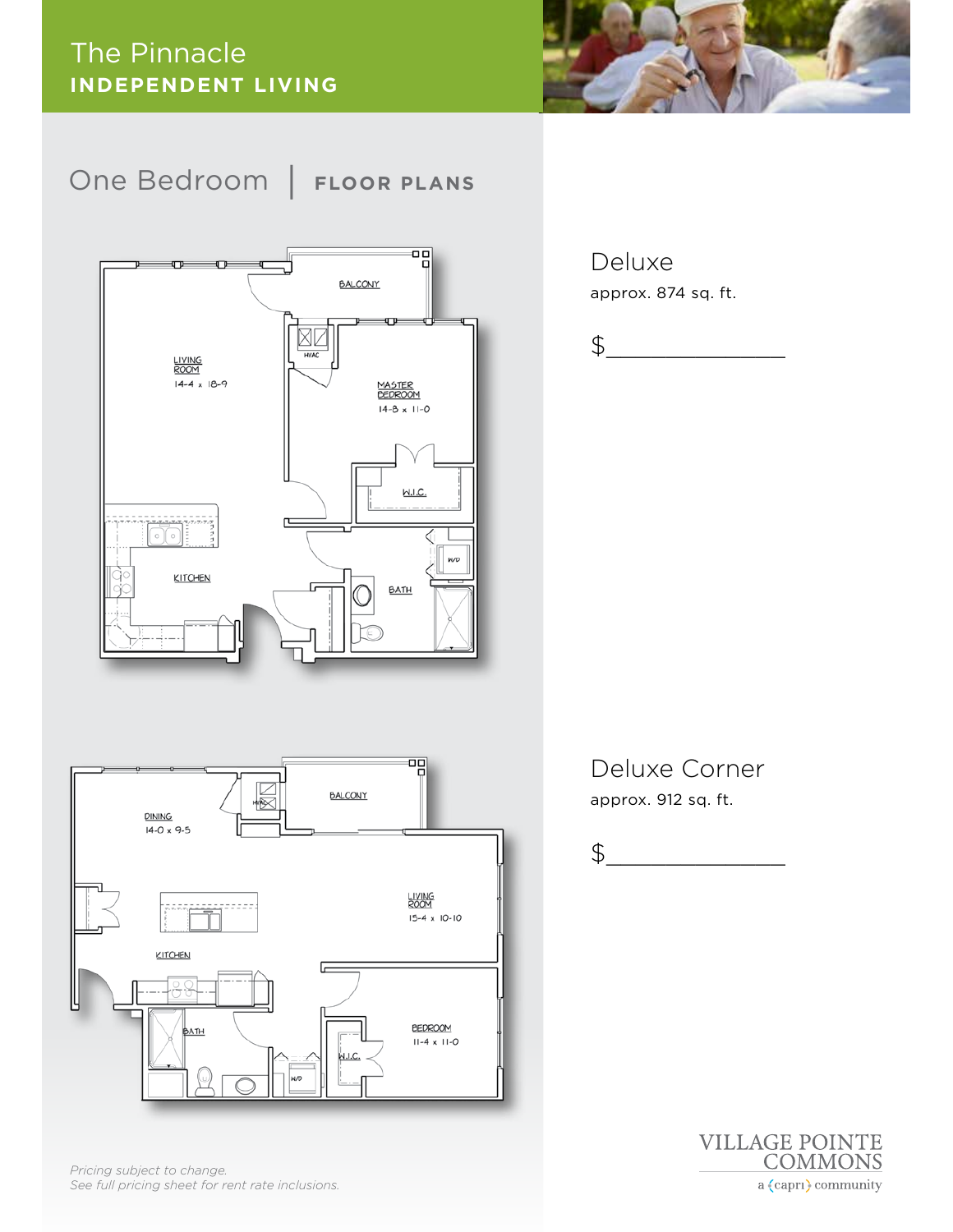



Traditional Plus Den A approx. 832 sq. ft.

$$
\texttt{\$}\_\_
$$

Traditional Plus Den B approx. 929 sq. ft.

$$
\texttt{\$}\_\_
$$





*Pricing subject to change. See full pricing sheet for rent rate inclusions.*